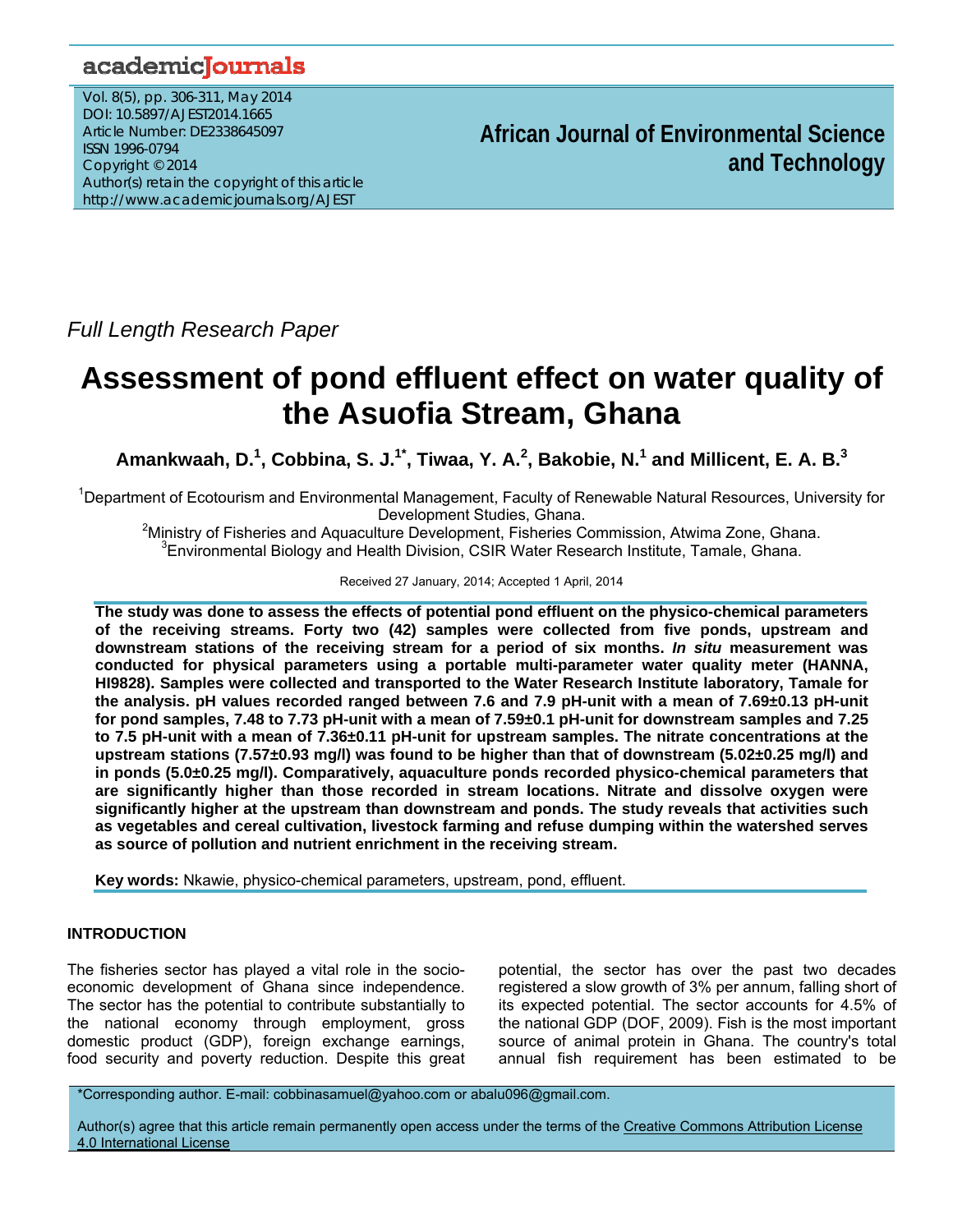to be 880,000 tonnes while the nation's annual fish production average is 420,000 tonnes, leaving an annual deficit of 460,000 tonnes (DOF, 2009). This deficit is made up for, through fish imports which were estimated at 213,000 tonnes in the year 2007 and valued at US \$262 million (DOF, 2007).

Aquaculture is an important economic activity in many countries and offers opportunities that contribute to poverty alleviation, employment, community development, reduction of exploitation of natural resources and food security in tropical and subtropical regions. Also, aquaculture can have direct negative impacts on wild populations of fish, birds and mammals such as seals and sea lions (Siyanbola and Adebayo, 2012). Aquaculture in Ghana is still in the developing stage even though it started about 50 years ago.

Ghana is endowed with good natural resources such as land and water (rivers, lakes and the sea) that can support aquaculture production (Cobbina, 2010). According to reports from the Directorate of Fisheries (2009) there are a number of constraints affecting the expansion of aquaculture in Ghana. These include lack of adequate supply of seed, lack of quality fish seed and suitable feeds. Low investment from the private sector is also listed as one of the major problems as well as lack of information concerning economic profitability of aquaculture. Aquaculture in Ghana is mostly done on a subsistence basis with very few commercial operators. According to Hiheglo (2008) most people in Ghana see aquaculture as a part-time, limited investment hobby due to the poor regard they have for aquaculture as an economic activity.

Water released from ponds that are partially or completely drained has greater concentrations of nutrients, organic matter and suspended solids than overflow from ponds following storms. The majority of food fish ponds are partially drained at 5 to 6-year intervals with complete draining after 15 to 20 years. However, some ponds are drained each year such as: most fry and fingerling ponds and food fish ponds that are not seinable. Concentrations of most water quality variables are highest in the final 20 to 25% of water released when ponds are completely drained. Thus, particular attention should be given to techniques for enhancing the quality of pond draining effluent and especially the final effluent from ponds (BMP, 2002). Pollution of water resources by fish farm effluents is probably the most common complaint, and this concern has attracted the greatest amount of official attention in most nations (Boyd, 2003). Four main components of aquaculture wastewater of interest include: nutrients (including nitrogen (N) and phosphorus (P)), biochemical oxygen demand (BOD), suspended solids, and pathogens (Cripps and Kelly, 1996). Up to 80% of feed ingested by fish is released to the pond environment as faecal solids and dissolved nutrients and organic matter, with just about 20% retained as fish biomass (Boyd and

Tucker, 1998; Tucker and Hargreaves, 2003). Nitrogen and phosphorus are the key nutrients generated in aquaculture systems (Boyd and Massaut, 1999). Increase in concentration of organic matter, nutrients and suspended solids in culture ponds leads to an increase in oxygen demand, eutrophication and turbidity in receiving waters (Naylor et al., 2000).

With the current high rate of global population growth the reliance on farmed fish production as an important source of protein is likely to increase (FAO, 2007; Naylor et al., 2000). The rate of waste generation within the system also increases. The concentration of organic matter, nutrients and suspended solids in ponds increases, and this directly increases oxygen demand, eutrophication, and turbidity in receiving waters (Lin and Yi, 2003; Naylor et al., 2000). This is especially the case in developing countries where there is a high reliance on organic fertilizer and natural feeding in the mostly semiintensive systems (Diana et al., 1997; Ofori, 2000). In Ghana, it is required that, all aquacultural projects and recreational fishing obtains a permit from the Fisheries Commission, which is accompanied by environmental impact assessment upon which a licensed is issued for any project to be commenced because aquaculture is a potential polluter of the environment (Fisheries Act, 2002). The Aquaculture Adaptive Trial Centre has been in operation since 1992 and there has not been any measure to control its effluents from getting into the receiving stream, Asuafia. These effluents can pose serious threat to environmental media such as water. The main objective of this study was to assess the potential effect of the effluents from the pond on the Asuofia stream.

# **MATERIALS AND METHODS**

# **Study area**

The study was carried out in Nkawie, the capital of the Atwima-Nwabiagya district in the Ashanti Region (Figure 1). The district lies within the latitudes 6°.40 N and 1°.49 W and longitude 6°.67 N 8°.17 W with an elevation of 317 ft (97m) above sea level. The district records an average annual rainfall of 1270 mm. It has two rainy seasons; the major rainy season starts in March, peaking in May, and the minor from July with a peak in August, tapering off in November. The period from December to February is dry, hot and dusty. The average daily temperature is approximately 27°C (ANDA, 2006).

#### **Site description**

The study was carried out in the Aquaculture Adaptive Trial Centre, Nkawie (Figure 2). The centre is a fish farm and a demonstration centre for the fisheries Commission of the Ministry of Food and Agriculture, established in the 1992 by the ministry. The main objective of its establishment is to conduct trials on fish species, fish feed and all agro chemicals used in the fish farm industry before they are recommended to farmers. The centre has four (4) production ponds having an average size of 2500  $m^2$  and five nursery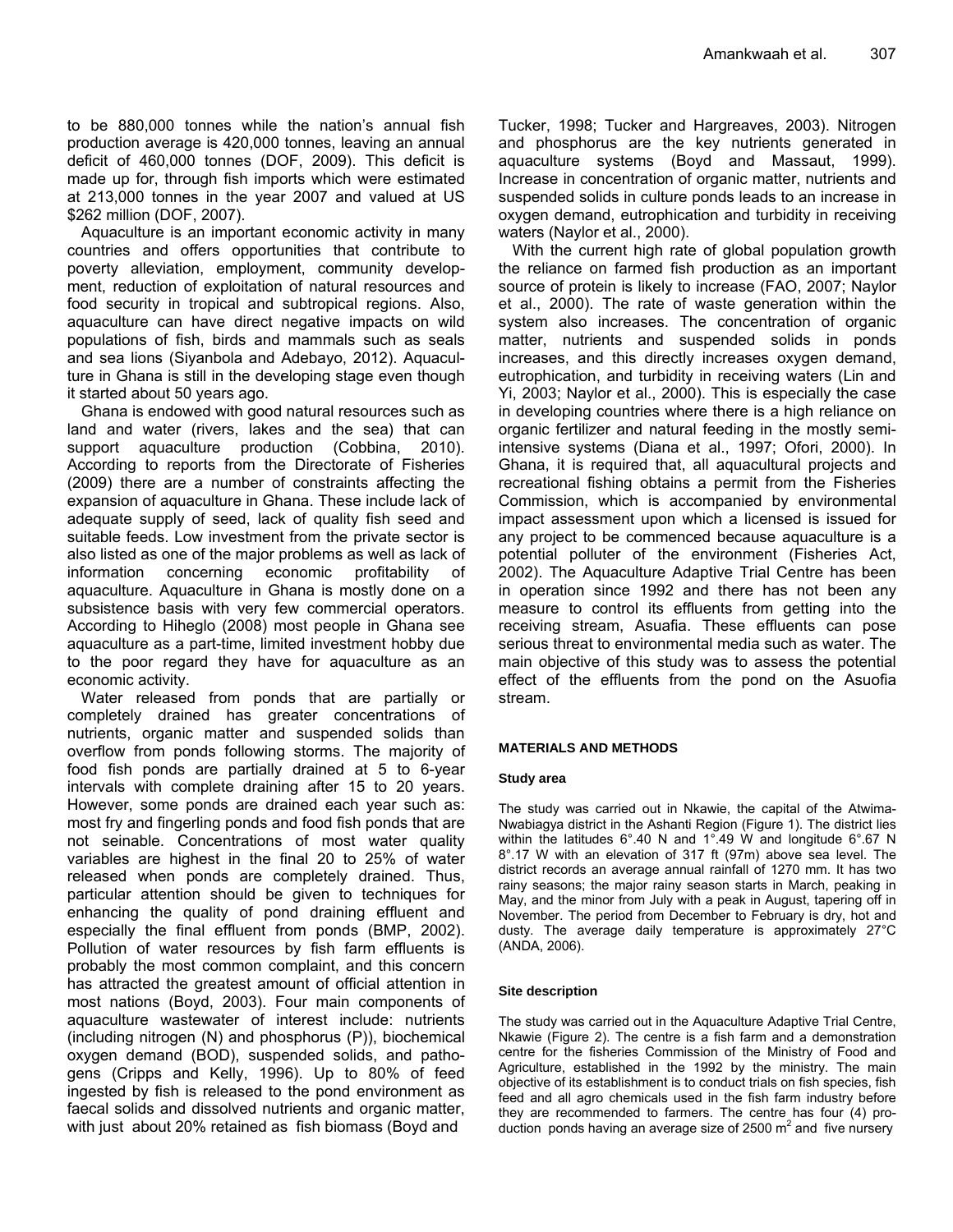

**Figure 1.** Map of Ghana with Atwima Nwabiagya District (Nkawie).



**Figure 2.** The Aquaculture Adaptive Trial Centre, Nkawie.

ponds with an average size of 200  $m^2$ . The centre shares a southern boundary with the Asuofia stream and it is designed such that the pond effluent drain into the stream by gravity through constructed drainage pipes. The stream runs through Toase, Nkawie Panyin, where the centre is located, and to Anwona Krom where it joins the Kobiri River.

#### **Water sampling and physico-chemical analysis**

*In situ* measurements were conducted for physical parameters such as pH, temperature, total dissolved solids and electrical conductivity using a portable multi-parameter water quality meter (HANNA, HI9828). Samples collected were kept at 4°C in ice chest and transported to the CSIR-Water Research Institute, laboratory, Tamale, on the same day of collection for analysis of total phosphate, dissolved oxygen and nitrate. A total of 42 samples were

collected from seven different locations thus, five (5) ponds, downstream station (150 m from the entry point of the effluent) and upstream station (100 m from the entry point of the effluent) of the receiving stream and were taken at two different points within each sampling unit between 8:00 am and 9:30 am for a period of six months (November 2012 to April 2013). For dissolved oxygen (DO) determinations, separate samples were collected into 300 ml plain glass bottles and the DO fixed using the azide modification of Winkler's method. Nutrients (nitrate-nitrogen and phosphatephosphorous) were determined spectropho-tometrically. Dissolved oxygen, nitrate and phosphate analyses were in accordance with APHA et al. (1998) standard procedure.

#### **Statistical analysis**

Mean values of each parameter measured at all locations were compared and analyzed statistically, using one and two-sample ttests, of Genstart Recovery, Edition 4 adjusted to 95% confidence limits.

# **RESULTS AND DISCUSSION**

The pH values recorded ranged between 7.6 and 7.9 pHunit for pond samples, 7.48 to 7.73 pH-unit for downstream samples and 7.25 to 7.5 pH-unit for upstream samples (Table 1). The pH values recorded were within the acceptable range (6.5-8.5) of WHO for natural waters. The present study observed pH values that indicate minimal productivity of water in the receiving pond hence pond effluent effect is minimal. However, pH of the ponds (7.69±0.13 pH-unit) were found to be higher than downstream (7.59±0.10 pH-unit) and upstream (7.36±0.11 pH-unit) (Table 1). The statistical analysis indicates that the effect of pond effluents on the pH at the downstream was not significantly different ( $p = 0.20$ ). Pulatsu et al. (2004) also reported similar trend on the impact of trout farm on the receiving stream, Karasu, Turkey. The high pH levels in ponds can be attributed to over feeding, photosynthesis and respiration of algae as it can affect the natural acid-base balance of aquatic systems (WQA, 1996). Although, the ponds recorded higher pH than downstream and upstream, its contribution to downstream's pH is not significant (p=0.2) (Table 2). This suggests that there are other sources that contribute to the pH level of the stream.

The temperature values recorded ranged between 23.9 and 29.2°C for pond samples, 22.3 to 28.32°C for downstream samples and 22.1 to 27.38°C for upstream samples. The temperature of the ponds (27.1±2.26°C) were found to be higher than downstream (26.0±2.12°C) and upstream (25.16±2.10°C) (Table 1). Statistically, the study revealed that the pond's effluent have a significant impact on temperature of the stream, at the downstream station ( $p = 0.001$ ) (Table 2). This can be attributed to the high exposure of standing ponds water to the sun. Similar trend was reported by Ansah (2010) who studied the impacts of pond effluents on receiving streams in Ashanti and Brong- Ahafo regions of Ghana. The high levels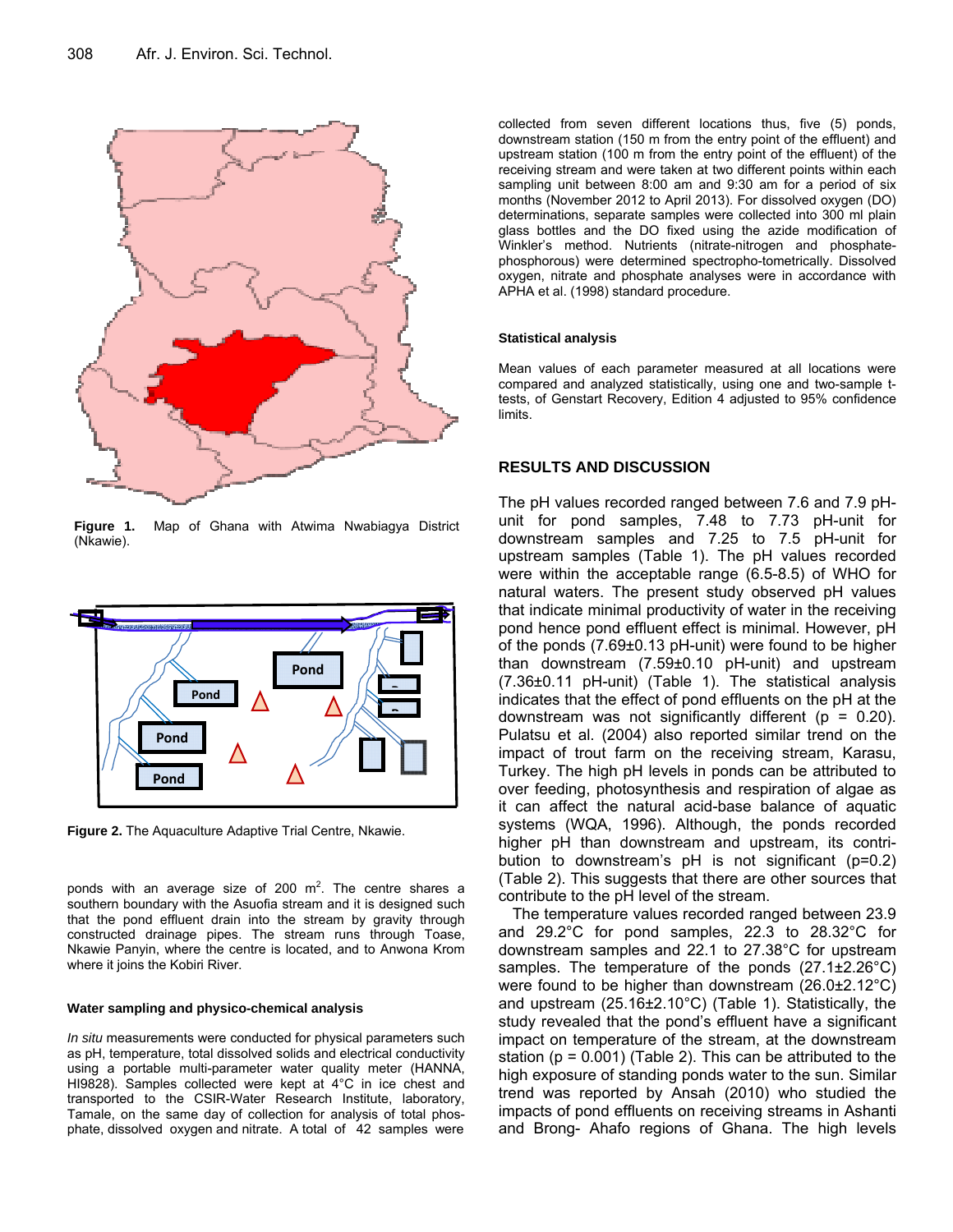| <b>Parameter</b>          | Pond             |                 | <b>Downstream</b> |                 | <b>Upstream</b> |                 | <b>WHO STD</b>           |
|---------------------------|------------------|-----------------|-------------------|-----------------|-----------------|-----------------|--------------------------|
|                           | Mean±SD<br>Range |                 | Range             | <b>Mean</b> ±SD | Range           | <b>Mean</b> ±SD |                          |
| рH                        | $7.6 - 7.9$      | $7.69 \pm 0.13$ | 7.48-7.73         | $7.59 \pm 0.1$  | $7.25 - 7.5$    | 7.36±0.11       | $6.5 - 8.5$              |
| Temperature $(^{\circ}C)$ | 23.9-29.2        | $27.1 \pm 2.26$ | 22.3-28.32        | $26+2.12$       | 22.1-27.38      | $25.16 \pm 2.1$ | $\overline{\phantom{a}}$ |
| EC (µS/cm)                | $0.16 - 0.19$    | $0.17 \pm 0.01$ | $0.26 - 0.34$     | $0.3 \pm 0.03$  | $0.15 - 0.18$   | $0.16 + 0.01$   | $0.1 - 10$               |
| $DO$ (mg/l)               | $8.8 - 9.7$      | $9.35 \pm 0.36$ | $7.5 - 9.4$       | $8.38 \pm 0.63$ | 12.9-16.5       | 14.78±1.45      | 41866                    |
| TDS (mg/l)                | 100-120          | $105 \pm 7.64$  | 210-250           | 227±14.91       | 100-110         | $102+3.73$      | 1000                     |
| $PO4$ (mg/l)              | $0.58 - 0.72$    | $0.64 \pm 0.06$ | $0.06 - 0.13$     | $0.09 + 0.02$   | $0.05 - 0.08$   | $0.07 + 0.01$   | 2.5                      |
| $NO3$ (mg/l)              | 4.7-5.39         | 5±0.25          | 4.69-5.25         | $5.02 \pm 0.23$ | $6.35 - 8.7$    | $7.57 \pm 0.93$ | 10                       |

**Table 1.** Results of physico-chemical parameters measured in ponds and stream samples.

**Table 2.** One-sample t-test analysis summary.

| Parameter          | <b>Sample</b> | Size | Mean    | Variance | <b>Standard deviation</b> | Standard error of mean | Probability (p) |
|--------------------|---------------|------|---------|----------|---------------------------|------------------------|-----------------|
| рH                 | Pond-DS       | 6    | 0.13    | 0.18     | 0.39                      | 0.17                   | 0.2             |
| Temp $(^{\circ}C)$ | Pond-DS       | 6    | $-1.1$  | 0.18     | 0.43                      | 0.17                   | 0.001           |
| $EC$ ( $\mu$ S/cm) | Pond-DS       | 6    | 0.13    | 0.002    | 0.05                      | 0.02                   | 0.001           |
| $DO$ (mg/l)        | Pond-DS       | 6    | -1      | 0.19     | 0.43                      | 0.18                   | 0.303           |
| TDS (mg/l)         | Pond-DS       | 6    | 121.7   | 216.7    | 14.72                     | 6.01                   | < 0.001         |
| $PO4$ (mg/l)       | Pond-DS       | 6    | $-0.54$ | 0.01     | 0.09                      | 0.04                   | < 0.001         |
| $NO3$ (mg/l)       | Pond-DS       | 6    | 0.02    | 0.26     | 0.51                      | 0.21                   | 0.92            |

of temperature in ponds could also be attributed to sediments loads in ponds as it is reported by Poole and Berman (2000).

The electrical conductivity recorded ranged from 0.16 to 0.19 μS/cm for pond samples, 0.26 to 0.34 μS/cm for downstream samples and 0.15 to 0.18 μS/cm for upstream samples (Table 1). The electrical conductivity of downstream (0.30±0.03 μS/cm) was found to be higher than upstream (0.16±0.01 μS/cm) and ponds (0.17±0.01 μS/cm). Electrical conductivity (EC) is a measure of water capacity to convey electric current. It signifies the amount of total dissolved salts (Dahiya and Kaur, 1999).

The present study indicates that the impact of pond effluents on the down stream's electrical con-ductivity (EC) was highly significant (p = 0.001) (Table 2). Surface runoff from farming activities and refuse dumping sites close to the stream might have contributed to the high electrical conductivity levels in the stream. Earlier study by Adam and Keith (2012) reported that surface runoff, effluents, minerals and salts from urban runoff during heavy rainfall contribute to high levels of electrical conductivity in the receiving streams. The high electrical conductivity levels at the downstream station could also be attributed to the high levels of total dissolve solids because electrical conductivity is a function of total dissolved solids (TDS) (ions concentration) which determines the quality of water (Tariq et al., 2006).

The dissolved oxygen concentrations recorded ranged

from 8.8 to 9.7 mg/l for pond samples, 7.5 to 9.4 mg/l for downstream samples and 12.9 to 16.5 mg/l for upstream samples. The dissolve oxygen (DO) at the upstream  $(14.78±1.45$  mg/l) was found to be higher than downstream (8.38±0.63 mg/l) and ponds (9.35±0.36 mg/l) (Table 1). Dissolved oxygen is important parameter in water quality assessment and reflects the physical and biological processes prevailing in the water. The DO values indicate the degree of pollution in water bodies. The values were higher in the months of November, December, March and April when rainfall was high than in January and February when rainfall was minimal at all locations. The DO values recorded in the downstream are lower when compare with ponds and upstream indicating oxygen consumption is taking place. The demand for oxygen does not occur directly where the effluent or runoff water is discharged but instead somewhere downstream where decomposition finally occurs (Adam and Keith, 2012). Hamblin and Gale (2002) also added that, the biological and chemical oxygen demand of wastes discharged from land-based aquaculture facilities can reduce dissolved oxygen concentrations in lotic waters for short distances downstream. This explains why downstream recorded the least dissolve oxygen level. The pond effluents contributions to the downstream's dissolve oxygen was found to be significant ( $p= 0.003$ ) (Table 2). This findings conforms to that of Pulatsu et al. (2004) who reported significant dissolved oxygen levels as a result of the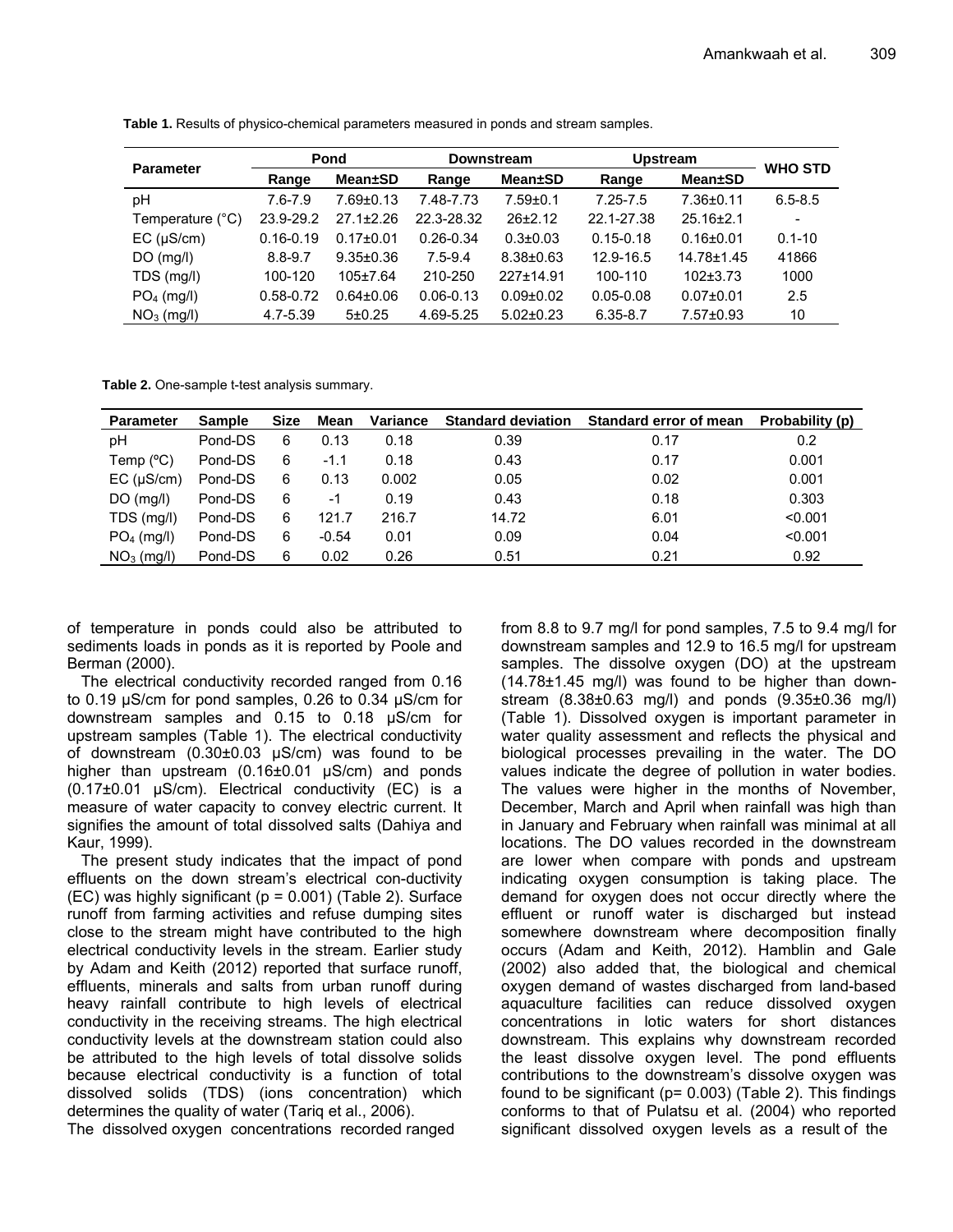impact of trout farm on the receiving stream, Karasu.

The total dissolved solids concentrations recorded ranged from 100 to 120 mg/l for pond samples, 210 to 250 mg/l for downstream samples and 100 to 110 mg/l for upstream sample. The total dissolve solids (TDS) of the downstream (230±0.02 mg/l) were found to be higher than upstream (100±0.004 mg/l) and ponds (110±0.004 mg/l) (Table 1). The level of TDS of the stream is within the acceptable standards (<1000 mg/l) and is considered to have an excellent taste (< 300 mg/l) (WHO, 1996). Total dissolved solids indicate the salinity behaviour of groundwater. Water containing more than 500 mg/l of TDS is not considered desirable for drinking, but in unavoidable cases 1500 mg/l is also allowed (Shrinivasa and Venkateswaralu, 2000). Statistical analysis indicates that the effect of pond effluent on the downstream TDS was highly significant (p< 0.001) (Table 2). Similar trend was reported by Ansah (2010) who study the impacts of pond effluents on receiving streams in Ashanti and Brong- Ahafo regions of Ghana. The high levels of TDS concentrations at downstream station could be attributed to the pond's effluent. However, surface runoff from farming activities and refuse dumping site closed to the stream might have also accounted for the high levels of TDS concentrations in the downstream.

The phosphate concentrations recorded ranged from 0.58 to 0.72 mg/l for pond samples, 0.06 to 0.13 mg/l for downstream samples and 0.05 to 0.08 mg/l for upstream sample. The phosphate concentration of the pond (0.64±0.06 mg/l) was found to be higher than downstream  $(0.09\pm0.02 \text{ mg/l})$  and upstream  $(0.07\pm0.01 \text{ mg/l})$ (Table 1). The phosphate concentrations were within WHO standard of 2.5 mg/l.

Phosphate may occur in surface water as a result of domestic sewage, detergents and agricultural effluents with fertilizers. The values were lower in ponds during the months of November, December, March and April, when rainfall was higher than in January and February when rainfall was minimal. Statistical analysis indicates that the impact of pond effluents on the downstream phosphate concentration was highly significant (p< 0.001) (Table 2). This collaborates with Ansah (2010) and Pulatsu et al. (2004) findings, that study the impacts of pond effluents on receiving streams in Ashanti and Brong- Ahafo regions of Ghana and the impact of trout farm on the receiving stream, Karasu, respectively. The high phosphate concentrations in ponds could probably be attributed to an agro-chemical, vitazyme, which was used to boost phytoplankton growth in the ponds as they contain high concentration of phosphate (Meertens et al., 1995). The accumulation of decomposited solid waste releases labile phosphorous to the water column (Kelly, 1992, 1993). This could have contributed to the high levels in receiving streams during rainfall periods (Rao, 2011). The fish feed and faeces might have contributed to high phosphate concentrations. Bureau and Cho (1999) reported that, dissolved carbon, nitrogen and

phosphorus are released into the water column by solubilization from feed and faeces and through the gill and urinary excretions of fish. According to Perry et al. (2007), it is not possible to find a high phosphate concentrations if the algae are already blooming, as the phosphates are already in the algae but not in water. This explains the low levels of phosphorus observed at the upstream because algae were observed at some sections of the upstream.

The nitrate concentrations recorded ranged from 4.7 to 5.39 mg/l for pond samples, 4.69 to 5.25 mg/l for downstream samples and 6.35 to 8.7 mg/l for upstream samples. The nitrate concentrations at the upstream stations (7.57±0.93 mg/l) was found to be higher than downstream (5.02±0.25 mg/l) and in ponds (5.0±0.25 mg/l) (Table 1). The mean concentrations were higher in the months of November, December, March and April when rainfall was higher at the upstream and downstream stations than in January and February when rainfall was minimal. However, the mean values reduced in ponds when rainfall was higher and increased with minimal rainfall. Surface water contains nitrate due to leaching of nitrate with the percolating water. Surface water can also be contaminated by sewage and other wastes rich in nitrates. Statistically, the effect of pond effluents on the downstream nitrate concentration was not significant (p= 0.07) as compared to the upstream (p < 0.001) (Table 2). This contradicts Ansah (2010) and Pulatsu et al. (2004) findings, that reported high levels in ponds than receiving streams. Runoff from refuse dumping sites and farming activities affect nitrate concentrations greatly in receiving waters as fertilizers used on farms, through leaching and surface runoff into the stream during heavy rainfall could have contributed to the high levels in receiving streams (Rao, 2011). This further explains why nitrate concentrations were higher at upstream and downstream stations during rainfall periods. However, the nitrate concentrations observed did not exceed the Environmental Protection Agency (EPA) maximum contaminant level (MCL) of 10 mg/l for drinking water (Self and Waskom, 2008).

# **Conclusion**

The study revealed that ponds effluents have no significant effect on the receiving stream based on all physico-chemical parameters considered. The physicochemical values recorded from ponds and the stream were within WHO stipulated limits. However, the study revealed that activities such as vegetables and cereal cultivation, livestock farming and refuse dumping within the watershed serves as source of pollution and nutrient enrichment in the receiving stream. The high concentration of nitrate at the upstream and high levels of total dissolve solids and electrical conductivity at the downstream station could have resulted from farming activities